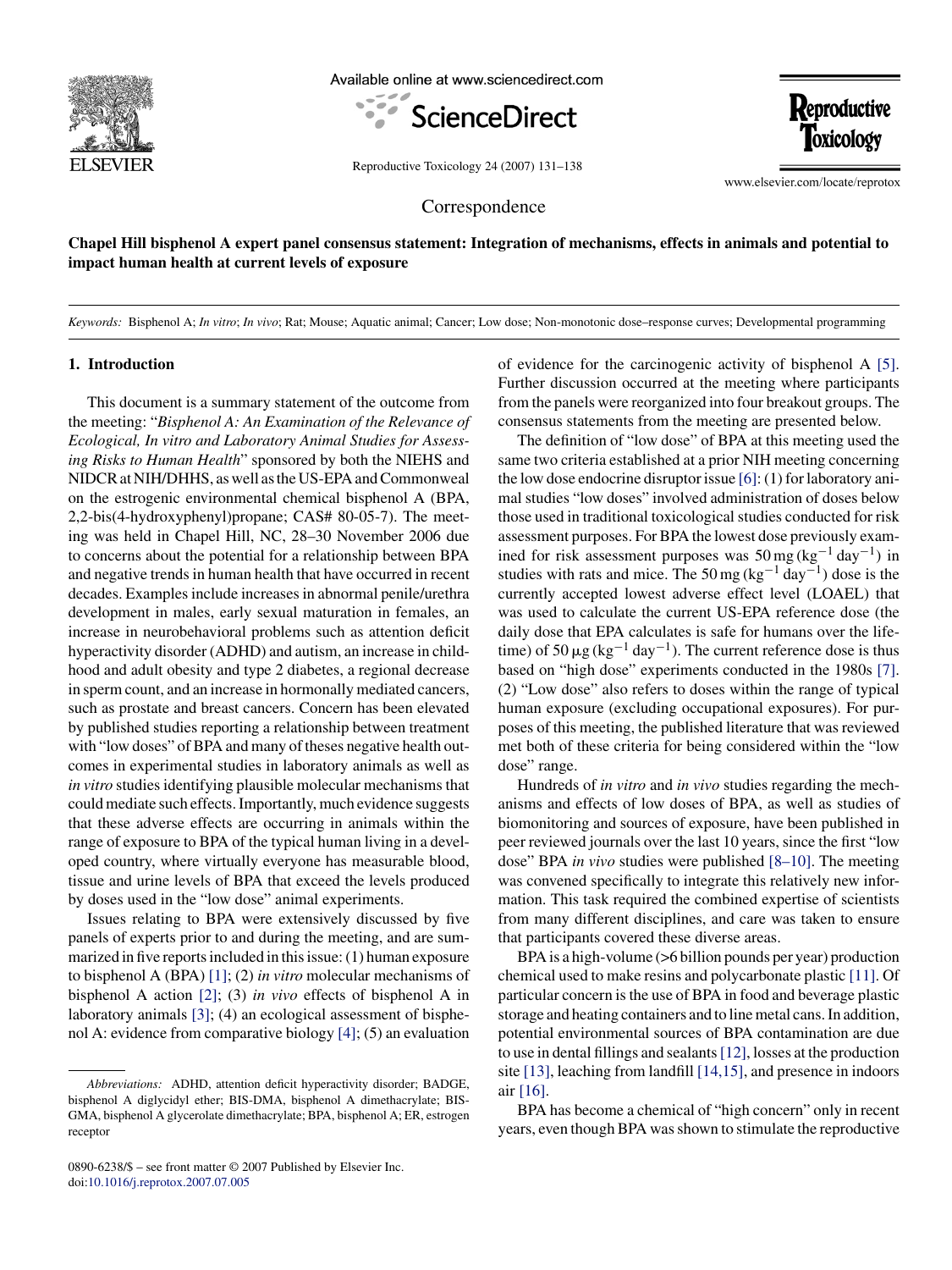system in female rats and thus to be an "environmental estrogen" in 1936 [\[17\],](#page-6-12) long before it was used as the monomer to synthesize polycarbonate plastic and resins in the early 1950s. However, more recent evidence has shown that BPA also exhibits other modes of endocrine disruption in addition to binding to estrogen receptors, such as alterations in endogenous hormone synthesis, hormone metabolism and hormone concentrations in blood. BPA also results in changes in tissue enzymes and hormone receptors, and interacts with other hormone-response systems, such as the androgen and thyroid hormone receptor signaling systems. While BPA was initially considered to be a "weak" estrogen based on a lower affinity for estrogen receptor alpha relative to estradiol [\[18\],](#page-6-13) research shows that BPA is equipotent with estradiol in its ability to activate responses via recently discovered estrogen receptors associated with the cell membrane [\[19–22\]. I](#page-6-11)t is through these receptors that BPA stimulates rapid physiological responses at low picogram per ml (parts per trillion) concentrations.

#### **2. Purpose and organization of the BPA meeting**

#### *2.1. Topic-focused expert panels*

To address the strength of the evidence regarding the published BPA research, an organizing committee was formed, and five panels of experts from different disciplines were established. Each panel had a chair or co-chairs and included a scientist who agreed to be primarily responsible, along with the chair, for preparing a preliminary draft of the panel's report. A web site was established on which all of the available electronic files of articles concerning BPA were posted, along with other pertinent information relating to the meeting. Prior to the meeting, the panel members began working on draft reports and communicated via electronic media and telephone conference calls. The resulting preliminary report from each panel was posted on the web site and distributed at the meeting for all participants to read. After the meeting, each panel completed a manuscript that is a part of this meeting report. These five panel reports were peer reviewed using the normal manuscript submission process to *Reproductive Toxicology*.The following specific concerns about BPA led to the five expert panels being established:

- (1) Leaching of BPA occurs from the resin lining of metal cans and from plastic food and beverage containers under conditions of normal use. BPA is also detected in water and air samples.
- (2) Parts per billion (ppb) levels of BPA that are unconjugated (not metabolized and thus biologically active) are detected in human blood and tissues in different countries, and these levels appear to be higher than blood levels that would be present in animals exposed to the US-EPA reference dose.
- (3) BPA causes a wide range of adverse effects at "low doses" that are below the US-EPA reference dose in animals, both terrestrial and aquatic.
- (4) There is evidence from *in vitro* mechanistic studies that indicates the potential for disruption of human and animal cell

function at concentrations of BPA far below unconjugated levels typically found in human blood and tissues.

(5) There is evidence that at very low doses, BPA may be carcinogenic or increase susceptibility to cancer in animals.

The five panels each addressed a different topic related to their specific area of expertise with BPA and prepared a panel report that included documentation of the relevant published studies:

- Panel (1) Sources and amounts of human exposure to BPA as well as pharmacokinetics.
- Panel (2) *In vitro* studies related to the molecular mechanisms that mediate responses to BPA with an emphasis on studies using low doses.
- Panel (3) *In vivo* studies of BPA at "low doses" in laboratory animals.
- Panel (4) *In vivo* studies of BPA in aquatic wildlife and laboratory animals.
- Panel (5) Relationship of BPA to cancers.

The purpose of the 3-day meeting was to provide an opportunity for members of the different panels to interact with each other to integrate information from different disciplines concerning low dose effects of BPA after each panel of experts had prepared a report in its specific area. The agenda of the meeting was designed to allow the members of the five panels to have time to discuss the information in their panel reports and finalize statements about the strength of the evidence for the literature that the panel had reviewed.

#### *2.2. Integration of information by breakout groups*

For the second part of the meeting the focus was on integrating the information from each of the panel reports. This was accomplished by assigning panel members to one of four breakout groups. The four replicate breakout groups were established using the following criteria, such that each breakout group should have

- (1) At least two members from each of the five panels.
- (2) A person from each panel who had published on BPA.
- (3) A person with general knowledge of endocrine disruption research or endocrinology, but who had not necessarily published on BPA.
- (4) A person with experience in the process of reaching consensus.
- (5) A mixture of junior and senior investigators.

The charge to the replicate breakout groups was to individually integrate the information relating to the following four issues:

Issue (1) Determine the degree to which the findings on BPA mechanisms of action identify mechanisms and bioactive doses that explain results of the studies reported by the panel on *in vivo* laboratory animal studies. Determine the strength of the evidence for plausible mechanisms mediating *in vivo* effects at low doses. In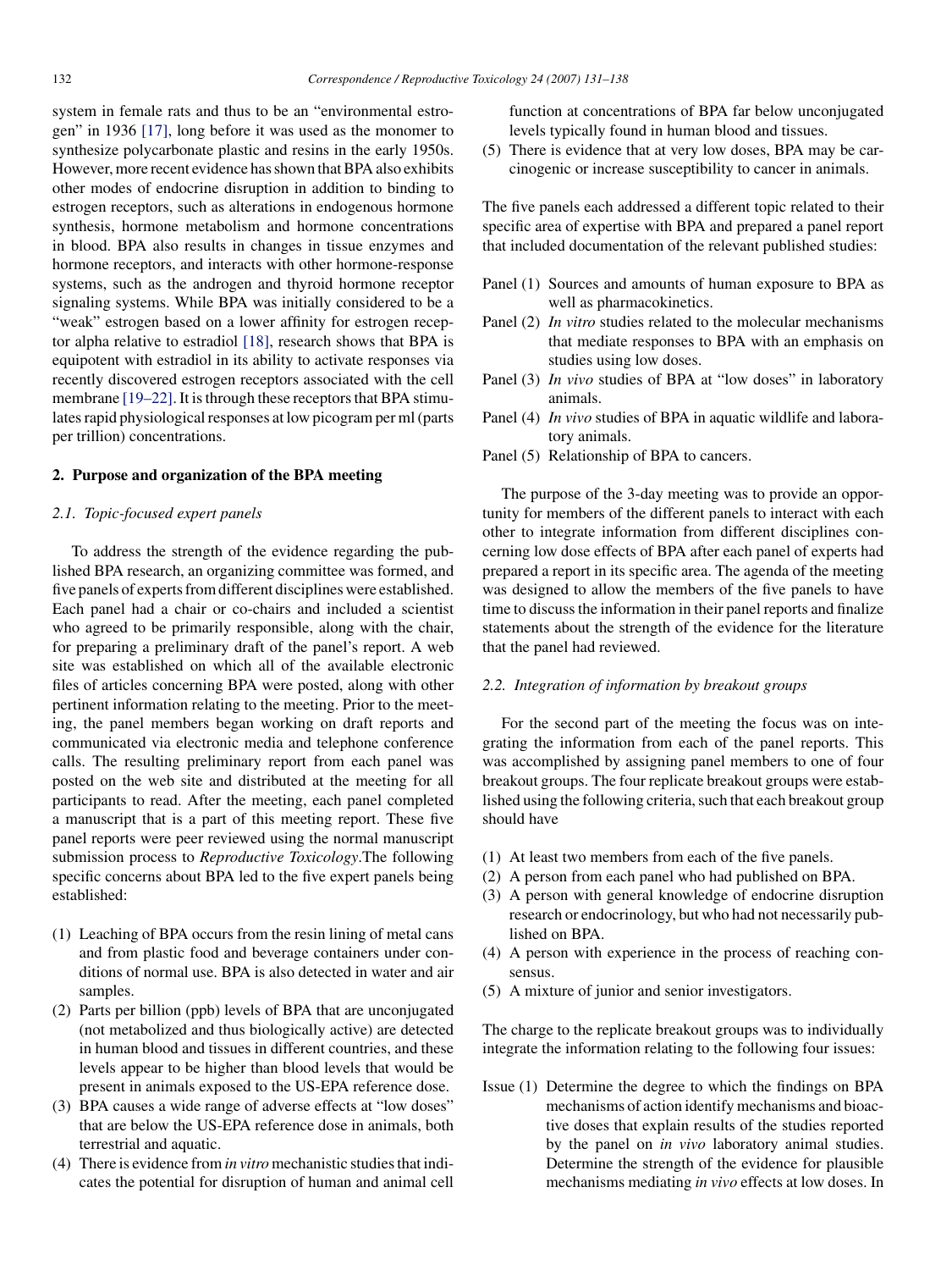addition, identify any *in vivo* findings that are unexpected based on the *in vitro* literature.

- Issue (2) Assess the degree to which ecological studies with wildlife are consistent with laboratory studies in similar and different species. For example, determine the similarity of exposure levels and types of responses seen in wildlife and laboratory animals.
- Issue (3) Discuss the degree to which the low doses of BPA used in laboratory animal studies relate to the levels detected in human serum and tissues (including urine).
- Issue (4) Assess the importance of life stage in the pharmacokinetics of BPA, levels of exposure to BPA, and the health effects of BPA in animals and humans.

### **3. Findings submitted by the four breakout groups**

The reports from the breakout groups are presented below. The four breakout groups conducted a critical examination of the published research on BPA in relation to the four topics described above. Each of the breakout groups identified areas of knowledge and research gaps and made suggestions for future directions of research. In addition, each group identified which of the following two categories applied to specific outcomes:

- "We are confident of the following": this category applied when there were findings reported in multiple papers from multiple labs that were in agreement. There should have been no papers reporting conflicting findings, unless there were flaws in those papers, in which case the flaw(s) should have been identified.
- "We believe the following to be likely but requiring confirmation": This category applied when there were multiple consistent findings from one lab, or there may have been some conflicting reports along with reports of significant findings.

### **4. Levels of confidence for published BPA findings**

The responses from the four different breakout groups were integrated together and organized based on levels of confidence. The criterion for a statement being included in a category was that there had to be consensus among all four of the breakout groups about the statement.

## *4.1. Based on existing data we are confident of the following*

### *4.1.1. Issue 1: In vitro mechanistic research—laboratory animal research connection*

1. *In vitro* studies have provided two routes of plausibility for low dose *in vivo* effects of BPA. These include binding to nuclear estrogen receptors that regulate transcription as well as estrogen receptors associated with the cell membrane that promote calcium mobilization and intracellular signaling. Receptors associated with the cell membrane are more sensitive to BPA than the nuclear receptors. Actions mediated by membrane associated receptor signaling may underlie much

of the low dose BPA phenomena (effects have been reported at doses as low as 1 pM or 0.23 ppt). This increases the plausibility of effects at low doses, which are within the range of environmentally relevant doses (human and wildlife levels of exposure).

- 2. *In vitro* mechanistic information has informed us that exposing tissues to only an extremely narrow range of doses of BPA may lead to erroneous conclusions. Non-monotonic dose–response curves are encountered frequently in basic endocrinological research, and numerous examples have been reported for BPA reviewed in Refs. [\[18,23,24\]. B](#page-6-13)ecause of this animal experiments on unstudied systems must avoid narrow dose ranges, especially the use of only a few very high doses. Thus, testing one or two doses and concluding that there are no effects is inappropriate. At somewhat higher doses than are required for estrogen receptor (ER)-mediated responses, BPA also interacts with androgen and thyroid hormone receptors, making predictions of effects at different doses very complex.
- 3. *In vitro* studies can dissect mechanisms of complicated effects observed *in vivo*. The proposed potential mechanisms acting *in vitro* and *in vivo* are the same, involving estrogen receptor mediated (nuclear- and membrane-associated) actions. However, specific effects are dose and cell/tissue specific. In addition, there are *in vivo* processes that are not reflective of currently known mechanisms that have been identified *in vitro*. This is due to previously unknown mechanisms as well as the complexity (due to interactions among cell and tissue types) of *in vivo* systems.

### *4.1.2. Issue 2: Wildlife—laboratory animal research connection*

- 1. BPA is found in the environment: aquatic, terrestrial and air.
- 2. Studies of wildlife demonstrate estrogenic responses that are similar to responses seen in laboratory animals. Specifically, reductions in spermatogenesis are seen in wildlife at ecological concentrations of BPA, and these effects are also seen in controlled laboratory studies with BPA. In addition, vitellogenin response is a common biomarker in non-mammalian wildlife and laboratory species for BPA-induced estrogen receptor activation as well as activation by other estrogens.
- 3. BPA exposure induces similar effects in reproductive systems in wildlife and experimental animal model systems, but concentrations used in experiments involving wildlife species are often higher than environmental exposures. There are conditions in the environment, such as landfill leachates and effluent outflow that cause episodic exposure of field populations to elevated doses of BPA.
- 4. Responses in a variety of vertebrate wildlife species are qualitatively consistent with controlled laboratory studies with BPA. Thus, animals in the wild show evidence of harm, and controlled laboratory studies with model aquatic animals (i.e., medaka, zebrafish, and fathead minnows) are consistent with observations made in wildlife species. Low dose effects of BPA (low ppb range) have been observed in many of these animals.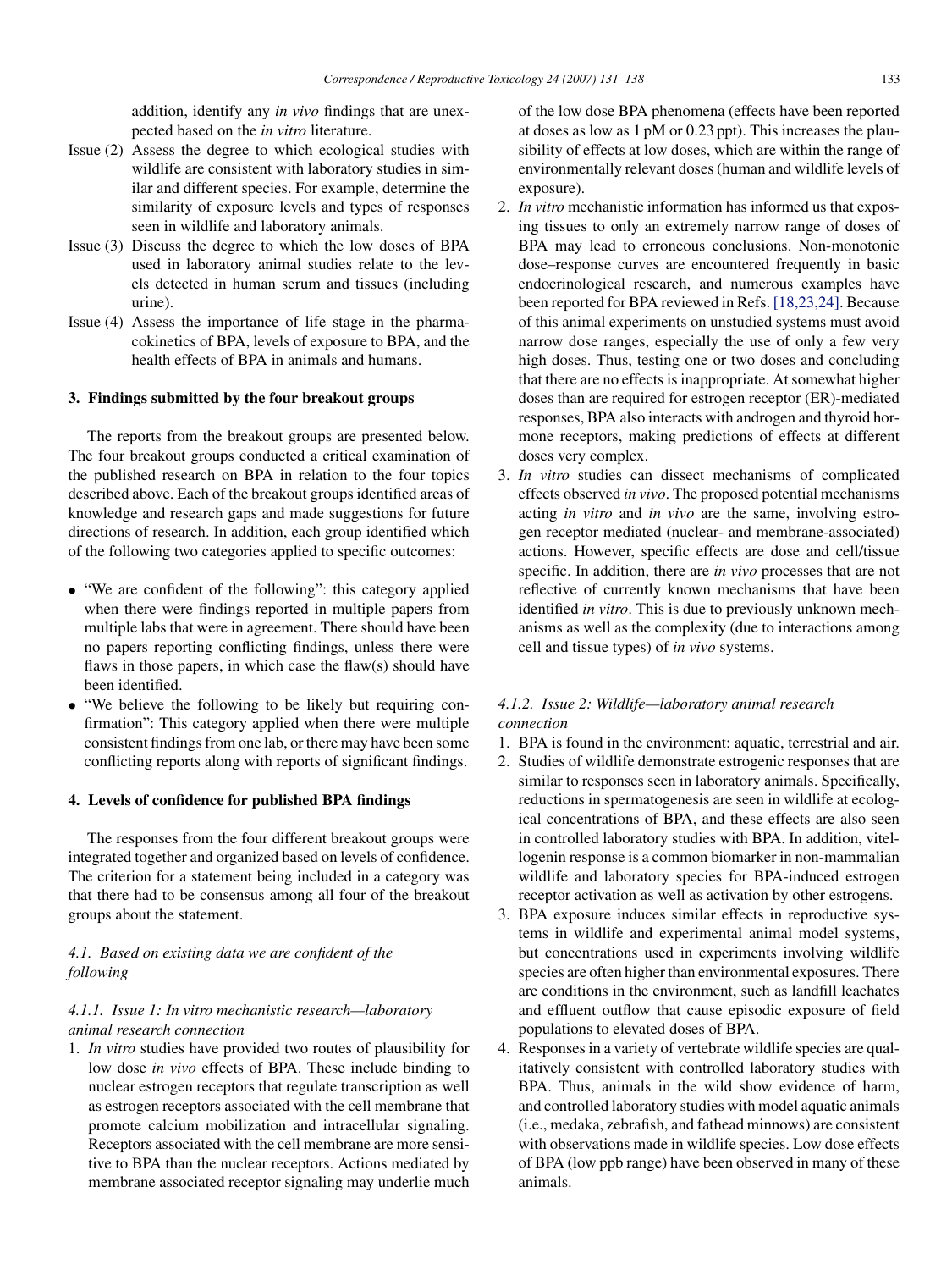5. The similar effects observed in wildlife and laboratory animals exposed to BPA predict that similar effects are also occurring in humans.

## *4.1.3. Issue 3: Laboratory animal research—human exposure connection*

- 1. Human exposure to BPA is widespread.
- 2. Human exposure to BPA is variable, and exposure levels cover a broad range [central tendency for unconjugated BPA: 0.3–4.4 ng ml<sup>-1</sup> (ppb)] in tissues and fluids in fetuses, children and adults.
- 3. Because the current published literature states that there is a linear relationship between administered dose and circulating levels of BPA in animal studies, this allows circulating levels at lower administered doses to be predicted in experimental animals based on the results from studies in which higher doses were administered.
- 4. All of the currently published metabolic studies in rats predict circulating BPA levels after acute low dose oral exposures at blood levels less than or equal to  $2 \text{ ng ml}^{-1}$  (ppb), which is the approximate median and mean unconjugated circulating BPA level in humans. Therefore, the commonly reported circulating levels in humans exceed the circulating levels extrapolated from acute exposure studies in laboratory animals.
- 5. BPA levels in the fetal mouse exposed to BPA by maternal delivery of  $25 \mu g kg^{-1}$ , a dose that has produced adverse effects in multiple experiments, are well within the range of unconjugated BPA levels observed in human fetal blood.

## *4.1.4. Issue 4: Life stage—relationship to exposure pharmacokinetics and health effects*

- 1. Sensitivity to endocrine disruptors, including BPA, varies extensively with life stage, indicating that there are specific windows of increased sensitivity at multiple life stages. Therefore, it is essential to assess the impact of life stage on the response to BPA in studies involving wildlife, laboratory animals, and humans.
- 2. Developmental windows of susceptibility are comparable in vertebrate wildlife species and laboratory animals.
- 3. BPA alters "epigenetic programming" of genes in experimental animals and wildlife that results in persistent effects that are expressed later in life [\[25\].](#page-6-14) These organizational effects (functional and structural) in response to exposure to low doses of BPA during organogenesis persist into adulthood, long after the period of exposure has ended. Specifically, prenatal and/or neonatal exposure to low doses of BPA results in organizational changes in the prostate, breast, testis, mammary glands, body size, brain structure and chemistry, and behavior of laboratory animals.
- 4. There are effects due to exposure in adulthood that occurs at low doses of BPA. Substantial neurobehavioral effects and reproductive effects in both males and females have been observed during adult exposures in laboratory animals.
- 5. Adult exposure studies cannot be presumed to predict the results of exposure during development.

6. Life stage impacts the pharmacokinetics of BPA.

## *4.2. We believe the following to be likely but require confirmation*

## *4.2.1. Issue 1: In vitro mechanistic research—laboratory animal research connection*

- 1. BPA metabolism occurs in cell culture systems, and although there are differences between cell types, there is less variability than in the entire animal. Metabolism is an important issue for humans and wildlife field populations with large genetic variability. Individual differences in BPA pharmacokinetics allow for underlying variability within a population, and may allow for the identification of sensitive and insensitive subpopulations.
- 2. The activity of various enzymes involved in drug, chemical, and hormone metabolism, as well as protection against oxidative stress, are programmed by hormone levels during sensitive periods in development. Developmental alterations in hormonal programming (activation or inhibition) may thus affect metabolism of BPA and other hormones and chemicals. Direct interaction of BPA with enzymes in cells has only been reported at higher doses than expected for human exposures.
- 3. The set of genes regulated by BPA is expected to differ among doses. Therefore, different doses of BPA do not produce different effects only due to a quantitative difference in the expression of the same set of genes.
- 4. Differential expression of estrogen receptor subtypes  $(\alpha/\beta)$ ; variant isoforms), and protein–protein interactions (estrogen receptor homo- and hetero-dimer formation, co-regulators, etc) modulate the cellular response to BPA. Direct actions of BPA on intracellular signal transduction modulate some cellular responses, which are similarly dependent on differential expression and protein–protein interactions.
- 5. Bioactive doses can be mathematically modeled, but further model refinement and experimental confirmation is required.
- 6. Other mechanisms (androgen receptors, thyroid hormone receptors) may be relevant for BPA action, but at higher doses than for estrogen responsive mechanisms.

## *4.2.2. Issue 2: Wildlife—laboratory animal research connection*

- 1. The effects observed in laboratory animals could be present in wildlife, because the low doses being studied in laboratory animals are now relevant to environmental exposure levels of wildlife. The similarities in mechanisms that have been observed between different species suggest that field populations will respond to the same low levels.
- 2. Measurements of vitellogenin production in fish have established that there are exogenous estrogenic signals in the their environment. BPA may be contributing to this phenomenon as it enters natural water systems after leaching from landfills and due to plastic debris in water.
- 3. Delayed spawning is seen in male and female fish, which may relate to observed changes in estrous cyclicity in mammals in laboratory experiments.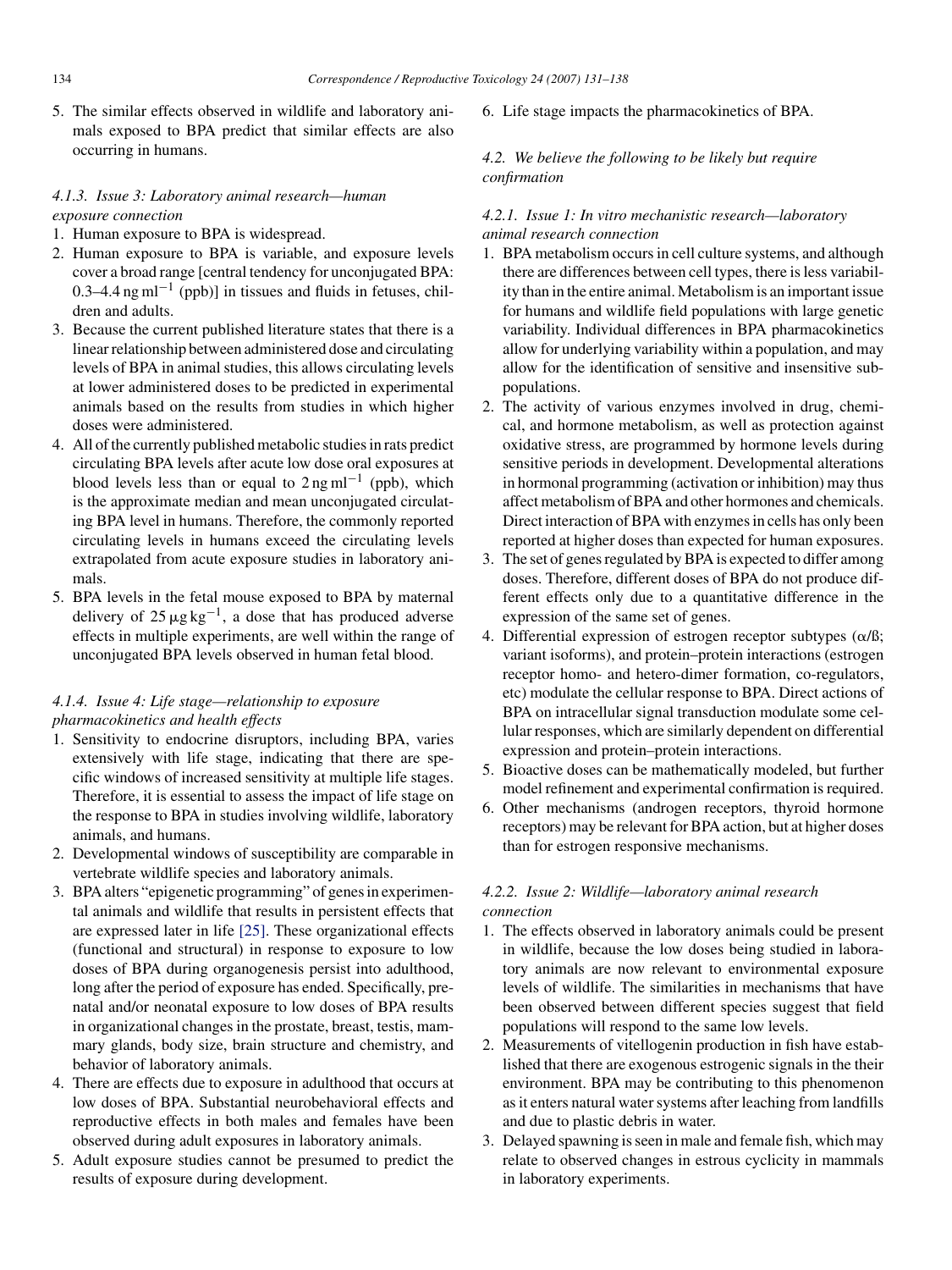- 4. In wildlife and laboratory studies, BPA induces alteration in steroid biosynthesis/ metabolism/excretion.
- 5. Wildlife residing in sediment is likely exposed to higher levels of BPA.

## *4.2.3. Issue 3: Laboratory animal research—human exposure connection*

1. Human exposure is likely to be continuous, unlike exposure in most laboratory animal studies of BPA pharmacokinetics.

# *4.2.4. Issue 4: Life stage—relationship to exposure pharmacokinetics and health effects*

- 1. Clearance of BPA in the fetus is reduced compared to other life stages. Different effects and metabolic clearance mechanisms are also observed in neonatal and adult animals. Conjugation (glucuronidation) and other mechanisms of metabolic clearance of BPA thus vary throughout life.
- 2. Exposure to BPA during different life stages differentially influences reproductive cancer etiology and progression, and exposure during sensitive periods in organogenesis may increase susceptibility to development of cancers in some organs, such as the prostate and mammary glands.
- 3. Early life exposure to environmentally relevant BPA doses may result in persistent adverse effects in humans.
- 4. The function of the immune system can be altered following adult exposure to BPA.
- 5. Effects on insulin metabolism occur following adult exposure.

## *4.3. Areas of uncertainty and suggestions for future research*

## *4.3.1. Issue 1: In vitro mechanistic research—laboratory animal research connection*

- 1. Since BPA can act as an agonist or an antagonist in different tissues and against different background physiological states, the specific co-regulators that mediated these different responses of BPA need to be elucidated based on *in vitro* mechanistic studies, which should be confirmed *in vivo*.
- 2. Research is needed on specific receptor sub-types (i.e., classical nuclear and non-classical membrane-associated estrogen receptors) in relation to the potency of BPA in different tissues.
- 3. The identification of multiple estrogen receptor genes and variants as well as different co-regulators with different activities reveals that different levels of potency of BPA could be obtained by complex interactions between these different components that would not be predicted in homogeneous recombinant systems.

## *4.3.2. Issue 2: Wildlife—laboratory animal research connection*

1. To directly relate the effects seen in wildlife with BPA exposure, biomonitoring data are needed from wildlife. In addition to BPA levels, these studies should assay total estrogenic and antiandrogenic activity from other contaminants.

- 2. There is a need to examine sensitive endpoints in wildlife that have been identified in laboratory animals.
- 3. There are substantial amounts of plastic debris within marine and fresh water ecosystems, and studies are needed to examine the impact of BPA in the environment on aquatic organisms. Doses used in laboratory experiments involving wildlife should reflect environmental exposures.
- 4. More studies need to be done with BPA in invertebrates, and a fundamental understanding of estrogen action in invertebrates is required.
- 5. Studies should determine if amplification of BPA through the food chain occurs, particularly under anaerobic or hypoxic conditions due to the lack of microbial or photodegradation.
- 6. Future research emphasis should be placed on populations of aquatic animals exposed to landfill leachate and sewage effluent, as these are the primary point sources for BPA exposure.

### *4.3.3. Issue 3: Laboratory animal research—human exposure connection*

- 1. Even though there have been attempts to estimate daily human intake of BPA, these estimates require many assumptions. The best measures we have to estimate whether humans may be affected by current exposures to BPA are levels in blood (not exposure levels), which can be related to blood levels in experimental animals after acute exposures. Known sources of human exposure to BPA do not appear sufficient to explain levels measured in human tissues and fluids.
- 2. While BPA is not persistent in the environment or in humans, biomonitoring surveys indicate that exposure is continuous. This is problematic because acute animal exposure studies are used to estimate daily human exposure to BPA, and at this time, we are not aware of any studies that have examined BPA pharmacokinetics in animal models following continuous low level exposures.Measurement of BPA levels in serum and other body fluids suggests that either BPA intake is much higher than accounted for, or that BPA can bioaccumulate in some conditions such as pregnancy, or both. Research using both animal models, as well as epidemiology studies, are needed to address these hypotheses, and this research needs to better mimic the apparent continuous exposure of humans to BPA.
- 3. More comprehensive exposure and biomonitoring studies are needed, especially in developing countries.
- 4. In both animal and human studies, internal exposure measures need to be related to health effects. In particular, there is a need for epidemiological studies relating health outcomes to BPA exposure, particularly during sensitive periods in development. These studies should be based on hypotheses from findings in experimental animals. This will require additional development of appropriate biomarkers in animal studies that can be used in epidemiological research.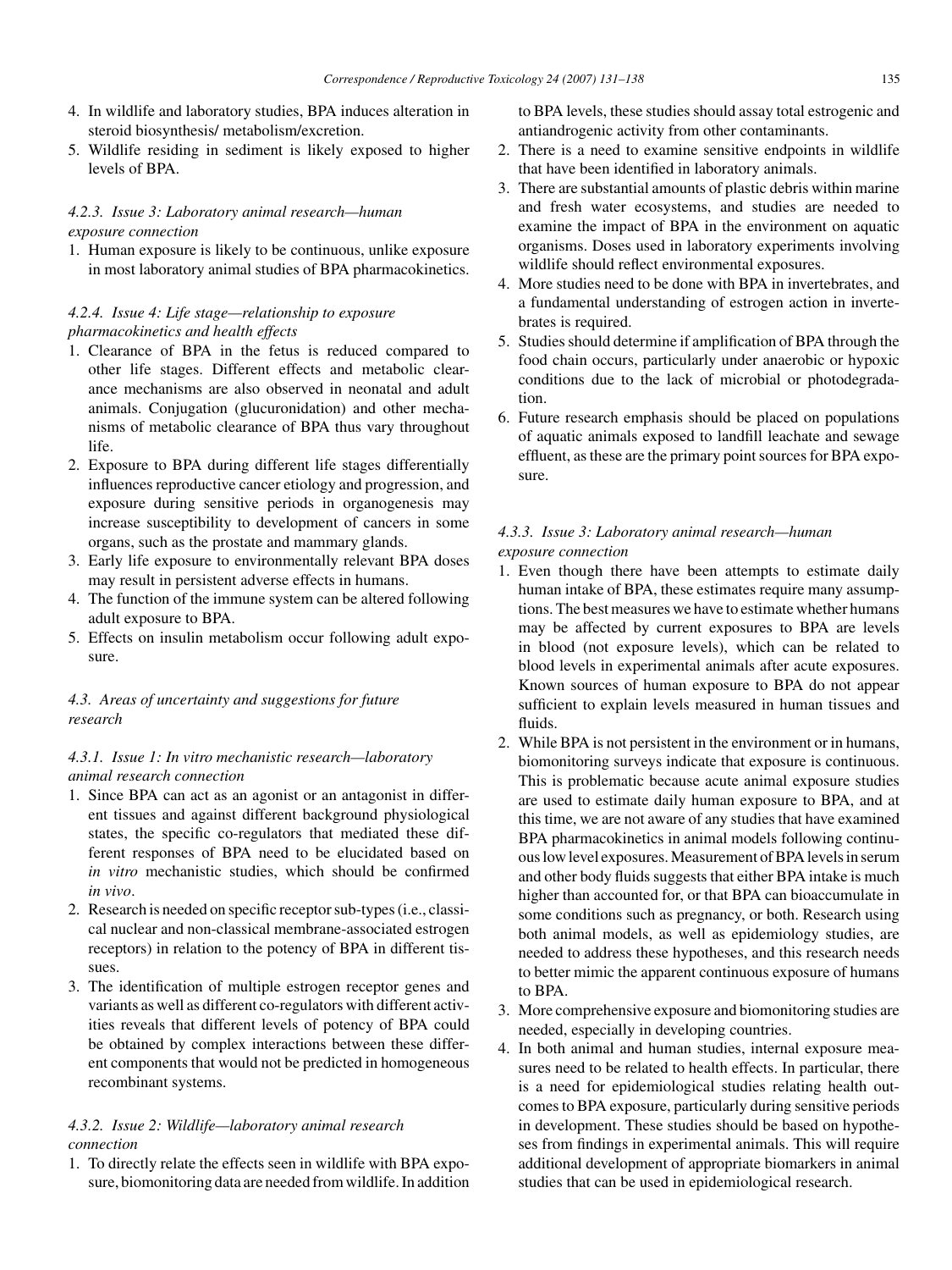### *4.3.4. Issue 4: Life stage—relationship to exposure pharmacokinetics and health effects*

- 1. While there is a great need to continue studying prenatal and perinatal exposures in laboratory animal studies, many organs and endpoints continue developing at later stages (throughout puberty and adolescence). Additional studies are needed during these later periods of development.
- 2. Additional research is needed regarding exposure to BPA in adulthood to determine whether post-exposure effects are temporary or are permanent and associated with subsequent age-related diseases.
- 3. Because aging adults lose repair mechanisms, metabolic enzymes, and imprinted genes, the possibility that adult exposures (long-term, low level) can increase the risk of cancers and other conditions during aging should be addressed with additional human research and the development of appropriate animal models.
- 4. Epigenetics should be examined as a potential mechanism mediating developmental effects as well as the trans-generational effects of BPA and other contaminants. Potential effects of adult exposures also need to be examined in relation to disruption of epigenetic changes that occur normally during aging.
- 5. Trans- and multi-generational effects of BPA must be examined in laboratory animals and humans.
- 6. There is a need for studies that involve collection of human blood and urine from humans at several life stages, with specific emphasis on infants and young children and continued monitoring throughout adulthood. Additionally, there is a need to characterize the basis for the variability in BPA levels in studies examining both human urine and serum.
- 7. There is a need for research on the genetic basis for differences in susceptibility to BPA and other contaminants.
- 8. Studies are needed on comparative BPA pharmacokinetics in invertebrates and vertebrates (non-human primates included).
- 9. There is a need to measure total endocrine disrupter load in humans and wildlife. Therefore, biomarkers of endocrine disrupter exposure are necessary.
- 10. There is a need for more research directed at examining human exposure, pharmacokinetics and health effects of selected BPA precursors (i.e., BADGE, BISGMA, and BIS-DMA) and metabolites (e.g., halogenated BPAs).
- 11. There is a need for more studies focused on identification of other (non-estrogen-receptor mediated) mechanisms of action of BPA.
- <span id="page-5-1"></span><span id="page-5-0"></span>12. Effects of chemicals on the immune system are life stage dependent, and identifying the life stage dependency for BPA effects on the immune system is necessary. In addition, studies examining BPA effects on the immune system in wildlife are necessary.

## **5. Conclusions**

The published scientific literature on human and animal exposure to low doses of BPA in relation to *in vitro* mechanistic studies reveals that human exposure to BPA is within the range that is predicted to be biologically active in over 95% of people sampled. The wide range of adverse effects of low doses of BPA in laboratory animals exposed both during development and in adulthood is a great cause for concern with regard to the potential for similar adverse effects in humans. Recent trends in human diseases relate to adverse effects observed in experimental animals exposed to low doses of BPA. Specific examples include: the increase in prostate and breast cancer, uro-genital abnormalities in male babies, a decline in semen quality in men, early onset of puberty in girls, metabolic disorders including insulin resistant (type 2) diabetes and obesity, and neurobehavioral problems such as attention deficit hyperactivity disorder (ADHD).

There is extensive evidence that outcomes may not become apparent until long after BPA exposure during development has occurred. The issue of a very long latency for effects *in utero* to be observed is referred to as the developmental origins of adult health and disease (DOHaD) hypothesis. These developmental effects are irreversible and can occur due to low dose exposure during brief sensitive periods in development, even though no BPA may be detected when the damage or disease is expressed. However, this does not diminish our concern for adult exposure, where many adverse outcomes are observed while exposure is occurring. Concern regarding exposure throughout life is based on evidence that there is chronic, low level exposure of virtually everyone in developed countries to BPA. These findings indicate that acute studies in animals, particularly traditional toxicological studies that only involve the use of high doses of BPA, do not reflect the situation in humans.

The fact that very few epidemiological studies have been conducted to address the issue of the potential for BPA to impact human health is a concern, and more research is clearly needed. This also applies to wildlife, both aquatic and terrestrial. The formulation of hypotheses for the epidemiological and ecological studies can be greatly facilitated by the extensive evidence from laboratory animal studies, particularly when common mechanisms that could plausibly mediate the responses are known to be very similar in the laboratory animal models, wildlife and humans.

#### **Acknowledgements**

Meeting support was provided by NIEHS and NIDCR, NIH/DHHS, the US-EPA and Commonweal. We thank Paul French for assistance with the meeting in web site and Albert Kingman for advice during preparation of the manuscript. This manuscript does not reflect US-EPA, USGS or NIH agency policy. FvS is supported by NIH grant ES11283.

#### **References**

- [1] Vandenberg LN, Hauser R, Marcus M, Olea N, Welshons WV. Human exposure to bisphenol A (BPA). Reprod Toxicol 2007;24:139–77.
- [2] Wetherill YB, Akingbemi B, Kanno J, McLachlan JA, Nadal A, Sonnenschein C, et al. In vitro molecular mechanisms of bisphenol A action. Reprod Toxicol 2007;24:178–98.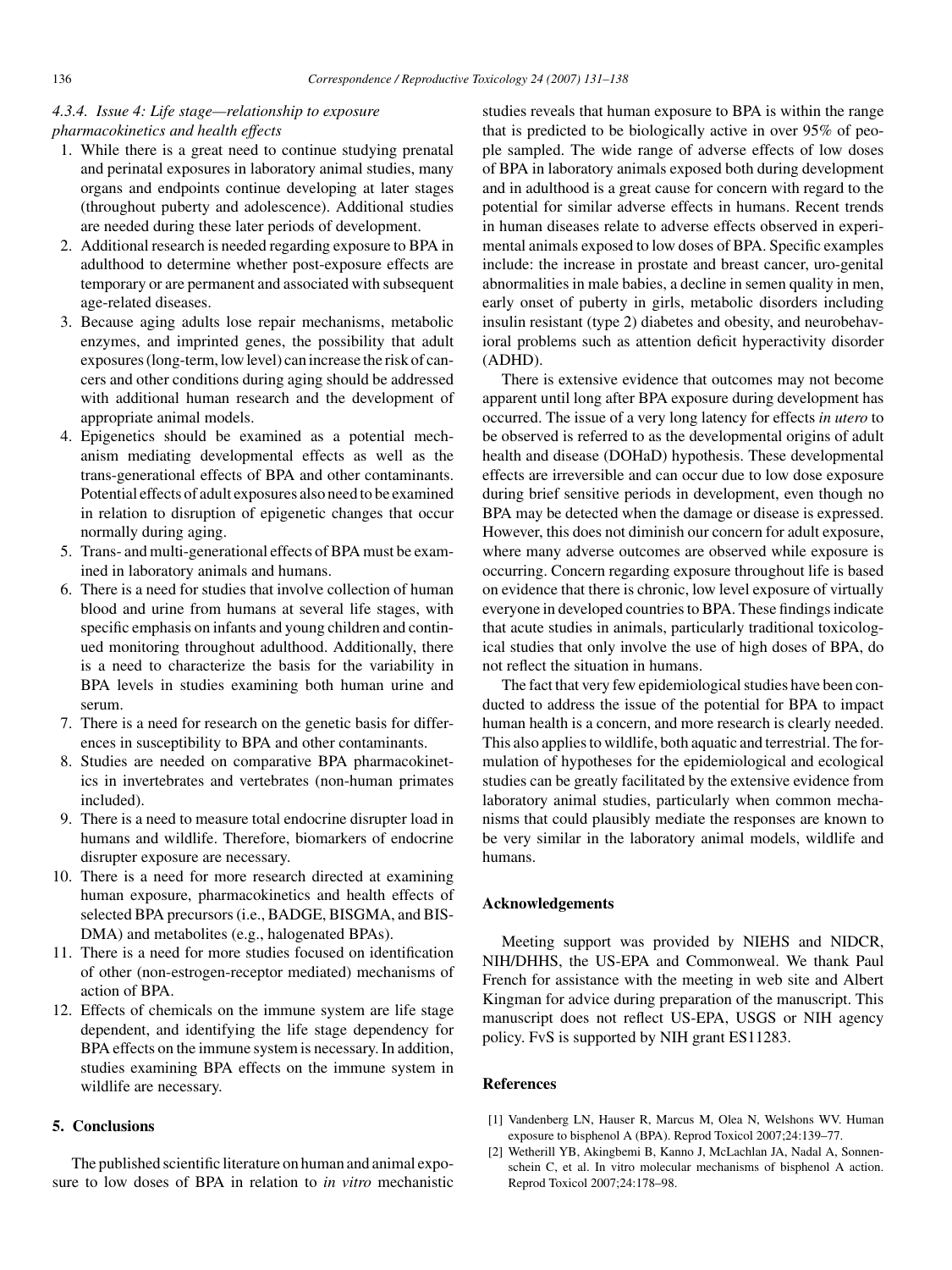- <span id="page-6-14"></span><span id="page-6-2"></span><span id="page-6-1"></span><span id="page-6-0"></span>[3] Richter CR, Birnbaum LS, Farabollini F, Newbold RR, Rubin BS, Talsness CE, et al. In vivo effects of bisphenol A in laboratory rodent studies. Reprod Toxicol 2007;24:199–224.
- <span id="page-6-3"></span>[4] Crain DA, Eriksen M, Iguchi T, Jobling S, Laufer H, LeBlanc GA, et al. An ecological assessment of bisphenol A: evidence from comparative biology. Reprod Toxicol 2007;24:225–39.
- <span id="page-6-4"></span>[5] Keri RA, Ho S-M, Hunt PA, Knudsen KE, Soto AM, Prins GS. An evaluation of evidence for the earcinogenic activity of bisphenol A. Reprod Toxicol 2007;24:240–52.
- <span id="page-6-5"></span>[6] NTP. Final Report of the Endocrine Disruptors Low Dose Peer Review Panel. Raleigh; NC. [http://ntp.niehs.nih.gov/index.cfm?objectid=](http://ntp.niehs.nih.gov/index.cfm%3Fobjectid=06F5CE98-E82F-8182-7FA81C02D3690D47ml) 06F5CE98-E82F-8182-7FA81C02D3690D47ml; 2001 (Access data: June 8, 2007).
- [7] IRIS. Bisphenol A (CASRN 80-05-7). US-EPA Integrated Risk Information System Substance File. [http://www.epa.gov/iris/subst/0356.htm;](http://www.epa.gov/iris/subst/0356.htm) 1988 (Access data: June 8, 2007).
- [8] Nagel SC, vom Saal FS, Thayer KA, Dhar MG, Boechler M, Welshons WV. Relative binding affinity-serum modified access (RBA-SMA) assay predicts the relative *in vivo* bioactivity of the xenoestrogens bisphenol A and octylphenol. Environ Health Perspect 1997;105(1):70–6.
- <span id="page-6-6"></span>[9] Colerangle JB, Roy D. Profound effects of the weak environmental estrogen-like chemical bisphenol A on the growth of the mammary gland of Noble rats. J Steroid Biochem Mol Biol 1997;60(1–2): 153–60.
- <span id="page-6-8"></span><span id="page-6-7"></span>[10] Steinmetz R, Brown NG, Allen DL, Bigsby RM, Ben-Jonathan N. The environmental estrogen bisphenol A stimulates prolactin release *in vitro* and *in vivo*. Endocrinol 1997;138(5):1780–6.
- [11] Burridge E. Bisphenol A: product profile. Eur Chem News 2003:17.
- [12] Olea N, Pulgar R, Perez P, Olea-Serrano F, Rivas A, Novillo-Fertrell A, et al. Estrogenicity of resin-based composites and sealants used in dentistry. Environ Health Perspect 1996;104(3):298–305.
- <span id="page-6-9"></span>[13] Moore C. Synthetic polymers in the marine environment: what we know, what we need to know, what can be done? In: Ragaini RC, editor. Proceedings of Conference: International Seminar on Nuclear War and Planetary Emergencies, 36th Session, Erice, Sicily, August 2006. Singapore: World Scientific Publishers; in press.
- <span id="page-6-10"></span>[14] Coors A, Jones PD, Giesy JP, Ratte HT. Removal of estrogenic activity from municipal waste landfill leachate assessed with a bioassay based on reporter gene expression. Environ Sci Technol 2003;37(15): 3430–4.
- <span id="page-6-12"></span>[15] Kawagoshi Y, Fujita Y, Kishi I, Fukunaga I. Estrogenic chemicals and estrogenic activity in leachate from municipal waste landfill determined by yeast two-hybrid assay. J Environ Monit 2003;5(2):269–74.
- <span id="page-6-13"></span>[16] Rudel RA, Brody JG, Spengler JD, Vallarino J, Geno PW, Sun G, et al. Identification of selected hormonally active agents and animal mammary carcinogens in commercial and residential air and dust samples. J Air Waste Manage Assoc 2001;51:499–513.
- <span id="page-6-11"></span>[17] Dodds EC, Lawson W. Synthetic oestrogenic agents without the phenanthrene nucleus. Nature 1936;137:996.
- [18] Welshons WV, Nagel SC, vom Saal FS. Large effects from small exposures. III. Endocrine mechanisms mediating effects of bisphenol A at levels of human exposure. Endocrinology 2006;147(Suppl. 6):S56–69.
- [19] Quesada I, Fuentes E, Viso-Leon MC, Soria B, Ripoll C, Nadal A. Low doses of the endocrine disruptor bisphenol-A and the native hormone 17beta-estradiol rapidly activate transcription factor CREB. FASEB J 2002;16(12):1671–3.
- [20] Walsh DE, Dockery P, Doolan CM. Estrogen receptor independent rapid non-genomic effects of environmental estrogens on  $[CA^{2+}]_i$  in human breast cancer cells. Mol Cell Endocrinol 2005;230(1–2):23–30.
- [21] Wozniak AL, Bulayeva NN, Watson CS. Xenoestrogens at picomolar to nanomolar concentrations trigger membrane estrogen receptor-a mediated Ca++ fluxes and prolactin release in GH3/B6 pituitary tumor cells. Environ Health Perspect 2005;113:431–9.
- [22] Zsarnovszky A, Le HH, Wang HS, Belcher SM. Ontogeny of rapid estrogen-mediated extracellular signal-regulated kinase signaling in the rat cerebellar cortex: potent nongenomic agonist and endocrine disrupting activity of the xenoestrogen bisphenol A. Endocrinol 2005;146(12):5388–96.
- [23] vom Saal FS, Welshons WV. Large effects from small exposures. II. The importance of positive controls in low-dose research on bisphenol A. Environ Res 2006;100:50–76.
- [24] Welshons WV, Thayer KA, Judy BM, Taylor JA, Curran EM, vom Saal FS. Large effects from small exposures. I. Mechanisms for endocrinedisrupting chemicals with estrogenic activity. Environ Health Perspect 2003;111(8):994–1006.
- [25] Ho SM, Tang WY, Belmonte de Frausto J, Prins GS. Developmental exposure to estradiol and bisphenol A increases susceptibility to prostate carcinogenesis and epigenetically regulates phosphodiesterase type 4 variant 4. Cancer Res 2006;66(11):5624–32.

Frederick S. vom Saal [∗](#page-7-0) *Division of Biological Sciences, University of Missouri-Columbia, 105 Lefevre Hall, Columbia, MO 65211, United States*

Benson T. Akingbemi *Department of Anatomy, Physiology and Pharmacology, Auburn University, Auburn, AL 36849, United States*

#### Scott M. Belcher

*Department of Pharmacology and Cell Biophysics, Center for Environmental Genetics, University of Cincinnati, Cincinnati, OH 45267, United States*

Linda S. Birnbaum *U.S. Environmental Protection Agency, Research Triangle Park, NC 27709, United States*

D. Andrew Crain *Biology Department, Maryville College, Maryville, TN 37804, United States*

> Marcus Eriksen *Algalita Marine Research Foundation, Los Angeles, CA 90034, United States*

Francesca Farabollini *Department of Physiology, University of Siena, 53100 Siena, Italy*

Louis J. Guillette Jr. *Department of Zoology, University of Florida, Gainesville, FL 32611, United States*

#### Russ Hauser

*Department of Environmental Health, Harvard School of Public Health, Boston, MA 02115, United States*

#### Jerrold J. Heindel

*Division of Extramural Research and Training, National Institute of Environmental Health Sciences, Research Triangle Park, NC 27709, United States*

#### Shuk-Mei Ho

*Department of Environmental Health, University of Cincinnati Medical School, Cincinnati, OH 45267, United States*

# Patricia A. Hunt

*School of Molecular Biosciences, Washington State University, Pullman, WA 99164, United States*